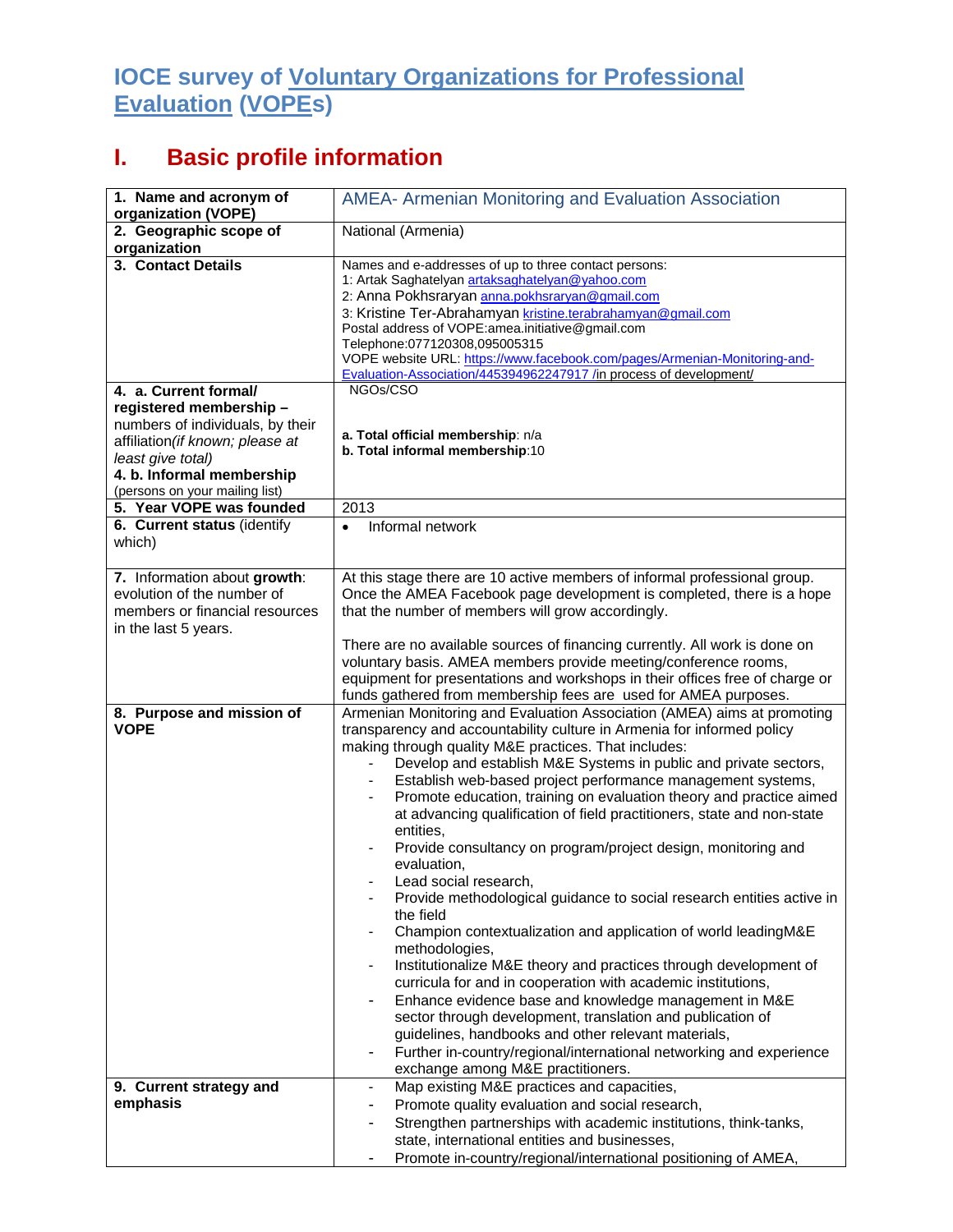|                                | Conduct other activities at achievement of AMEA mission.                   |
|--------------------------------|----------------------------------------------------------------------------|
| 10. Organizational capacity:   | Since AMEA is informal network yet, does not have formalized governance    |
| Please describe your           | structure. There are 10 active members ready to devote their time and      |
| governance structure,          | efforts for establishment and development of AMEA.                         |
| leadership, services provided, |                                                                            |
| finances, human resources,     |                                                                            |
| linkages with other            |                                                                            |
| organizations, etc.            |                                                                            |
| 11. Means of communication     | Email: amea.initiative@gmail.com,                                          |
| with members, e.g. newsletter, | FB group page: Armenian-Monitoring-and-Evaluation-Association              |
| listserv, publication, website |                                                                            |
| 12. Past events (e.g. during   | N/A                                                                        |
| past year)                     |                                                                            |
| 13. Forthcoming key            | It is scheduled to participate in 2014 Conference of the EES in Ireland to |
| events/conferences - dates,    | share our experience in evaluation and to share the situation, context of  |
| location                       | M&E in Armenia, learn from others' practices.                              |
|                                |                                                                            |
|                                | Organize annual conferences/events on evaluation topics among              |
|                                | practitioners and commissioners of Armenia.                                |
| 14. Name and e-address of      | ArtakSaghatelyan:-artaksaghatelyan@yahoo.com                               |
| person submitting this         | Kristine Ter-Abrahamyan: Kristine.terabrahamyan@gmail.com                  |
| information                    | Anna Pokhsraryan: Anna.pokhsraryan@gmail.com                               |
| 15. Date of this update        | December, 2013                                                             |

## **II. Experience with Evaluation Capacity Building**

| 1. Background: Please provide<br>a brief history of the formation of<br>this organization (VOPE).<br>1.1 Who were/are the key<br>players?<br>1.2 How many members do you<br>have on your governing board/<br>committee?<br>1.3What are the main existing<br>strengths that your VOPE is<br>trying to capitalize on?<br>1.4What are the main challenges<br>that your VOPE is trying to<br>address? | 1.1 Founding members represent international development agencies<br>working in Armenia.<br>1.2AMEA does not have official governing board yet, 10 active members<br>are involved in regular meetings and discussions around the establishment<br>of AMEA.<br>1.3Our Strength<br>-Sound academic background in Social Sciences,<br>-Lecturing experience at University level,<br>-More than 10 years of experience in professional evaluation in Armenia<br>and abroad.<br>-Experience in leading trainings and conferences in M&E field in Armenia<br>-Participation in International Evaluation conferences, trainings, workshops,<br>-Wide network of interviewers experienced in quantitative and qualitative<br>research methods.<br>1.4<br>-Formal registration of association in Armenia;<br>-Marketing and positioning of AMEA in Armenia and in international<br>evaluation networks:<br>-fundraising for organisational growth, including organisational<br>development, web-site, office maintenance;<br>-Identification and networking among M&E specialists |
|---------------------------------------------------------------------------------------------------------------------------------------------------------------------------------------------------------------------------------------------------------------------------------------------------------------------------------------------------------------------------------------------------|--------------------------------------------------------------------------------------------------------------------------------------------------------------------------------------------------------------------------------------------------------------------------------------------------------------------------------------------------------------------------------------------------------------------------------------------------------------------------------------------------------------------------------------------------------------------------------------------------------------------------------------------------------------------------------------------------------------------------------------------------------------------------------------------------------------------------------------------------------------------------------------------------------------------------------------------------------------------------------------------------------------------------------------------------------------------------|
| 2. Organizational motivation:                                                                                                                                                                                                                                                                                                                                                                     | Enthusiasm around building DM&E capacity in Armenia in order to have                                                                                                                                                                                                                                                                                                                                                                                                                                                                                                                                                                                                                                                                                                                                                                                                                                                                                                                                                                                                     |
| What were/are the driving forces                                                                                                                                                                                                                                                                                                                                                                  | evidence based decisions at governmental and nongovernmental sectors.                                                                                                                                                                                                                                                                                                                                                                                                                                                                                                                                                                                                                                                                                                                                                                                                                                                                                                                                                                                                    |
| of the VOPE and its historical                                                                                                                                                                                                                                                                                                                                                                    | As well as willingness to shareinformation on new developments among                                                                                                                                                                                                                                                                                                                                                                                                                                                                                                                                                                                                                                                                                                                                                                                                                                                                                                                                                                                                     |
| development?                                                                                                                                                                                                                                                                                                                                                                                      | DME professionals.                                                                                                                                                                                                                                                                                                                                                                                                                                                                                                                                                                                                                                                                                                                                                                                                                                                                                                                                                                                                                                                       |
| 3. Evaluation Capacity                                                                                                                                                                                                                                                                                                                                                                            | As of now, our VOPE didn't conduct capacity buildings, while its members                                                                                                                                                                                                                                                                                                                                                                                                                                                                                                                                                                                                                                                                                                                                                                                                                                                                                                                                                                                                 |
| Building <sup>1</sup> : What has your VOPE                                                                                                                                                                                                                                                                                                                                                        | has years of experience in M&E capacity building for beginner evaluators                                                                                                                                                                                                                                                                                                                                                                                                                                                                                                                                                                                                                                                                                                                                                                                                                                                                                                                                                                                                 |
| done to promote evaluation                                                                                                                                                                                                                                                                                                                                                                        | and for evaluation commissioners in Armenia both from governmental and                                                                                                                                                                                                                                                                                                                                                                                                                                                                                                                                                                                                                                                                                                                                                                                                                                                                                                                                                                                                   |
| (M&E) capacity?                                                                                                                                                                                                                                                                                                                                                                                   | nongovernmental sectors.                                                                                                                                                                                                                                                                                                                                                                                                                                                                                                                                                                                                                                                                                                                                                                                                                                                                                                                                                                                                                                                 |

<sup>1</sup>By evaluation capacity we refer to the capacity of individuals to produce credible and useful evaluations (supply side), but also to institutional capacities to call for and utilize evaluations (demand side).

 $\overline{a}$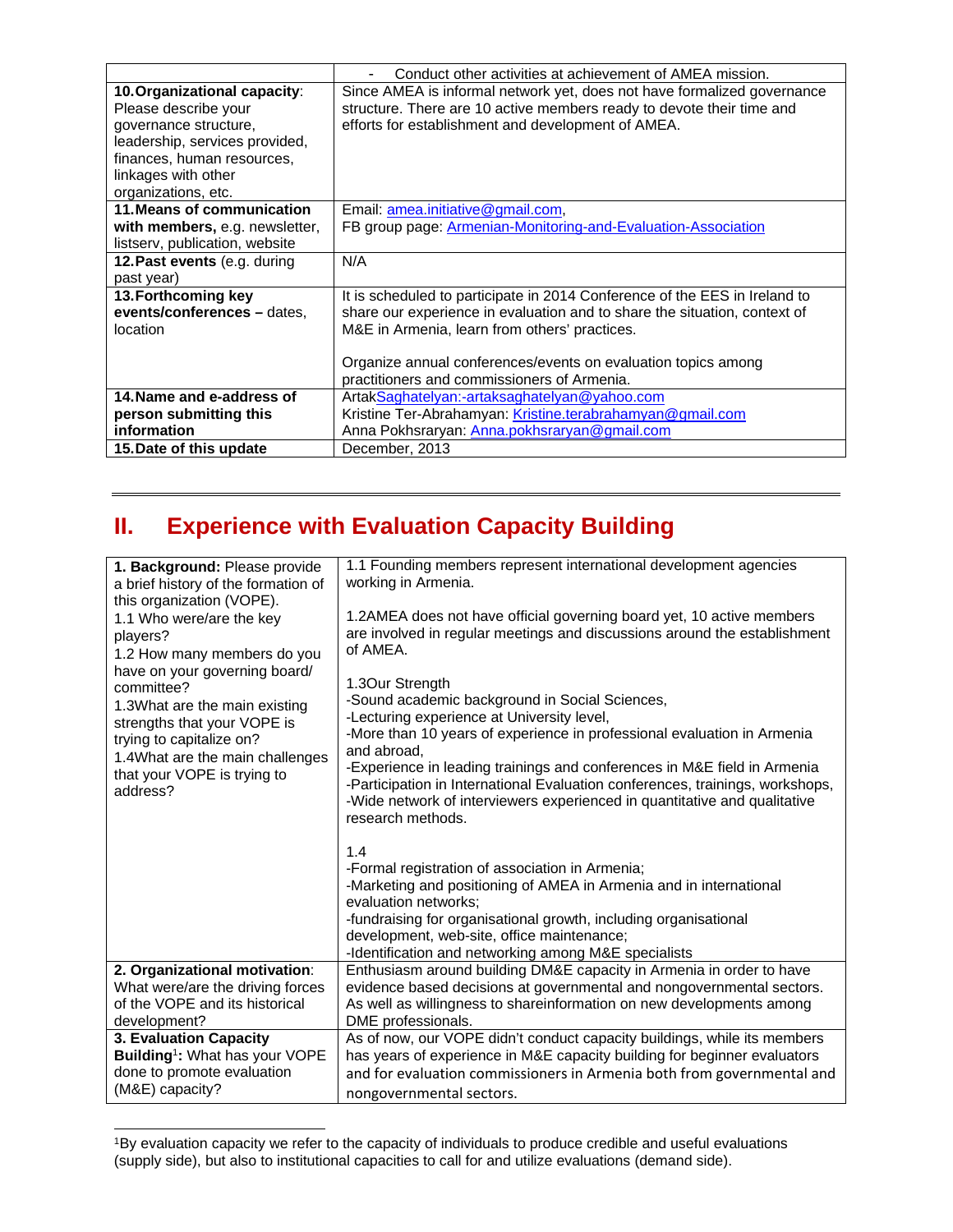| 4. Context / target entities:                                        | 4.1 In partnership with Yerevan State University Professors and Evaluation       |
|----------------------------------------------------------------------|----------------------------------------------------------------------------------|
| More specifically, who are the                                       | scholars visiting Armenia to strengthen the evaluation capacity of M&E           |
| persons or institutions your                                         | practitioners from state, business and non-governmental organizations.           |
| organization seeks to influence                                      |                                                                                  |
| (to strengthen evaluation                                            |                                                                                  |
| capacity)? For example:                                              | 4.2 Organization of peer-to-peer experience exchange meetings,                   |
| 4.1 Technical capacities to                                          | discussions of new books and developments in the field among AMEA                |
| supply quality evaluations,                                          | members.                                                                         |
| partnering with experts, local                                       | On-line debates, group discussions and information sharing among AMEA            |
| universities or others to                                            | members.                                                                         |
| provide training for                                                 |                                                                                  |
| members, etc.;                                                       |                                                                                  |
| 4.2 Strengthening VOPE                                               | 4.3 and 4.4 AMEA is planning to organize conferences on evaluation and           |
| organizational capacity itself;                                      | monitoring with participation of policy makers from governmental and             |
| 4.3 Enhancing the enabling                                           | nongovernmental agencies, where they can hear and be sensitized on               |
| environment for evaluation,                                          | conducted evaluations in different social spheres with recommendations           |
| including strengthening the                                          | for policy improvements.                                                         |
| demand for and use of                                                | As for influencing governmental policies related to evaluation and overall       |
| evaluations by policy                                                |                                                                                  |
| makers;                                                              | DM&E Systems, AMEA is first planning to promote design, monitoring and           |
| 4.4 Influencing governmental                                         | evaluation related ideas among governmental, nongovernmental and                 |
| policiesrelated to evaluation,                                       | business agencies, create solid understanding around the need of working         |
| evaluation designs and                                               | and efficient DM&E systems and later on be helpful in creating those             |
| implementation of M&E                                                | systems in aforementioned agencies with different means: information             |
| systems, etc.                                                        | sharing, consultation, on-job trainings, tailor-made workshops, coaching,        |
|                                                                      | as well as with new methods especiallywith presentation of on-line               |
|                                                                      |                                                                                  |
|                                                                      | performance management system for all interested parties.                        |
| 5. Public accountability: Is your                                    | Not yet.                                                                         |
| VOPE helping to strengthen                                           |                                                                                  |
| oversight and transparency of                                        |                                                                                  |
| government programs? If so, in<br>what ways? Can you share any       |                                                                                  |
| success stories of evaluators or                                     |                                                                                  |
|                                                                      |                                                                                  |
|                                                                      |                                                                                  |
| others promoting public                                              |                                                                                  |
| accountability?                                                      |                                                                                  |
| 6. More specifically, what are                                       | Not yet.                                                                         |
| some of the key themes for                                           |                                                                                  |
| which you advocate? For                                              |                                                                                  |
| example, are you promoting<br>issues related to cultural             |                                                                                  |
|                                                                      |                                                                                  |
| sensitivity, equity, social justice,<br>empowerment, transformation, |                                                                                  |
| gender, environment, poverty? If                                     |                                                                                  |
| so, please describe or attach                                        |                                                                                  |
| relevant documents.                                                  |                                                                                  |
| 7. Methods: Experiences in                                           | AMEA members are planning to:                                                    |
| strengthening skills of individual                                   | $\bullet$                                                                        |
| members, by (for example):                                           | Conduct experience sharing meetings among evaluation practitioners;              |
| organizing workshops led by                                          | Conduct trainings led by local experts;<br>٠                                     |
| local experts;                                                       | Conduct regular meetings among members;<br>$\bullet$                             |
| organizing webinars with                                             | Run conferences on evaluation topics among practitioners and<br>٠                |
| international speakers;                                              | commissioners;                                                                   |
| designing and delivering e-                                          | Organize webinars, on site seminars with international speakers for<br>$\bullet$ |
| learning programmes;                                                 |                                                                                  |
| administering mentoring                                              | practitioners;                                                                   |
| programmes; etc.                                                     | Promote new methods in evaluation<br>$\bullet$                                   |
| 8. Standards: Has your VOPE                                          | Not yet, while this will be developed in upcoming years.                         |
| developed professional                                               |                                                                                  |
| standards/ethical codes/                                             |                                                                                  |
| competencies (or adheres to                                          |                                                                                  |
| those developed by others)? If                                       |                                                                                  |
| so, please provide                                                   |                                                                                  |
| documentation.<br>9. Job opportunities: Do you                       | Not yet, however, it is planned to develop the roaster of local and              |